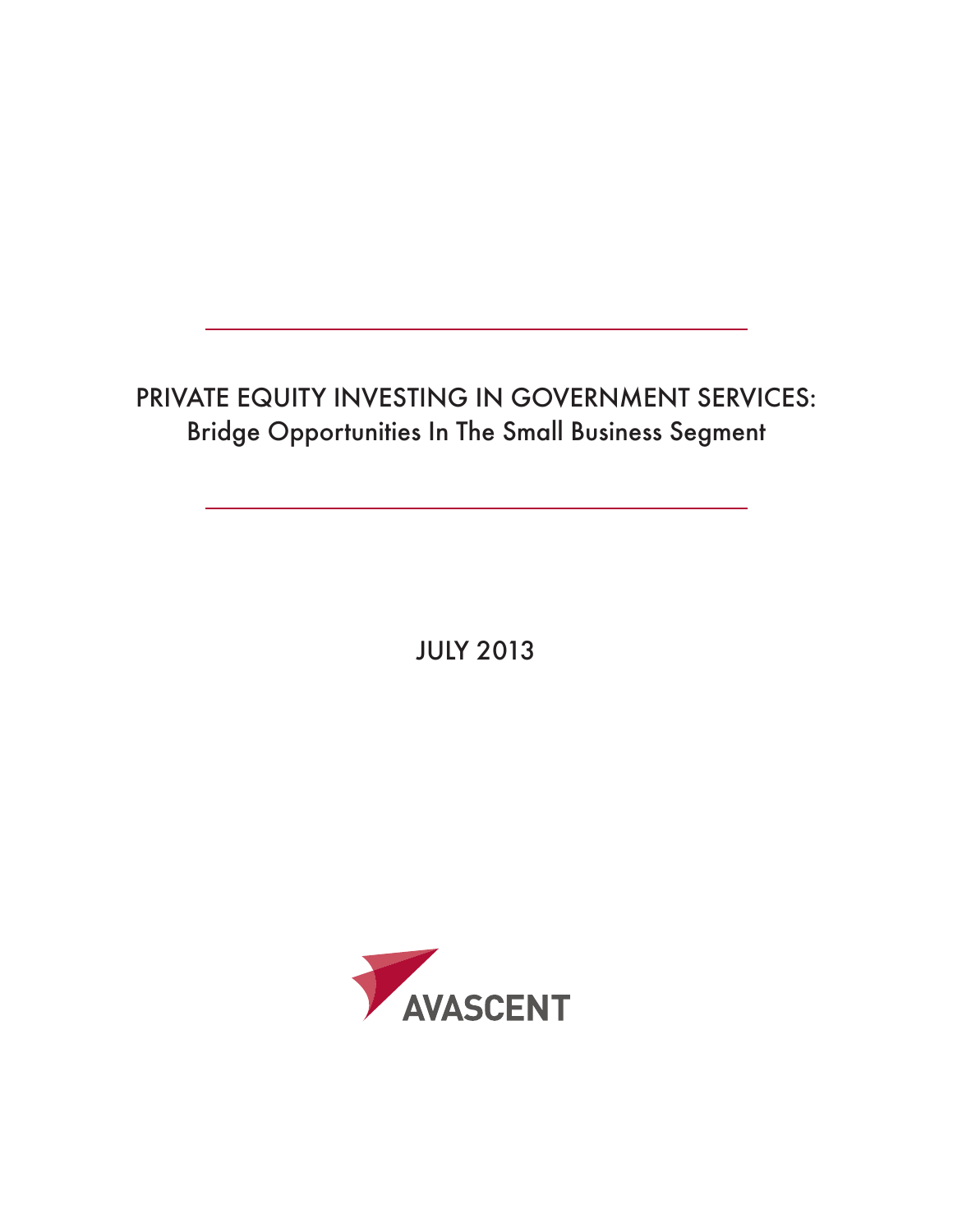## **Summary**

The budget-driven reorganization now underway in the defense services industry presents an interesting investment opportunity in the small businesses end of the market. Key dynamics (see **Figure 1**) have created opportunities for private equity to play a "bridge investor" role in the realignment process:

- Large services contractors and defense primes will seek to acquire customer relationships and other capabilities as they readjust their portfolios to remain competitive.
- As aging founders of small businesses with quality relationships and capabilities evaluate exit alternatives, the supply of potential acquisition targets in this space will grow.
- Large contractors, however, have had historically low success integrating smaller services businesses into their enterprises, and are therefore wary of transactions at the small end of the market.
- • Opportunities now exist for PE buyers to acquire quality assets at attractive multiples, unlock value through asset rollup and increased cost-competitiveness, and position for a future exit to defense primes at higher "strategic multiples."
- However, the small business end of the defense services market remains highly complex, requiring a strong diligence process to vet the business characteristics and market dynamics that will determine success or failure.

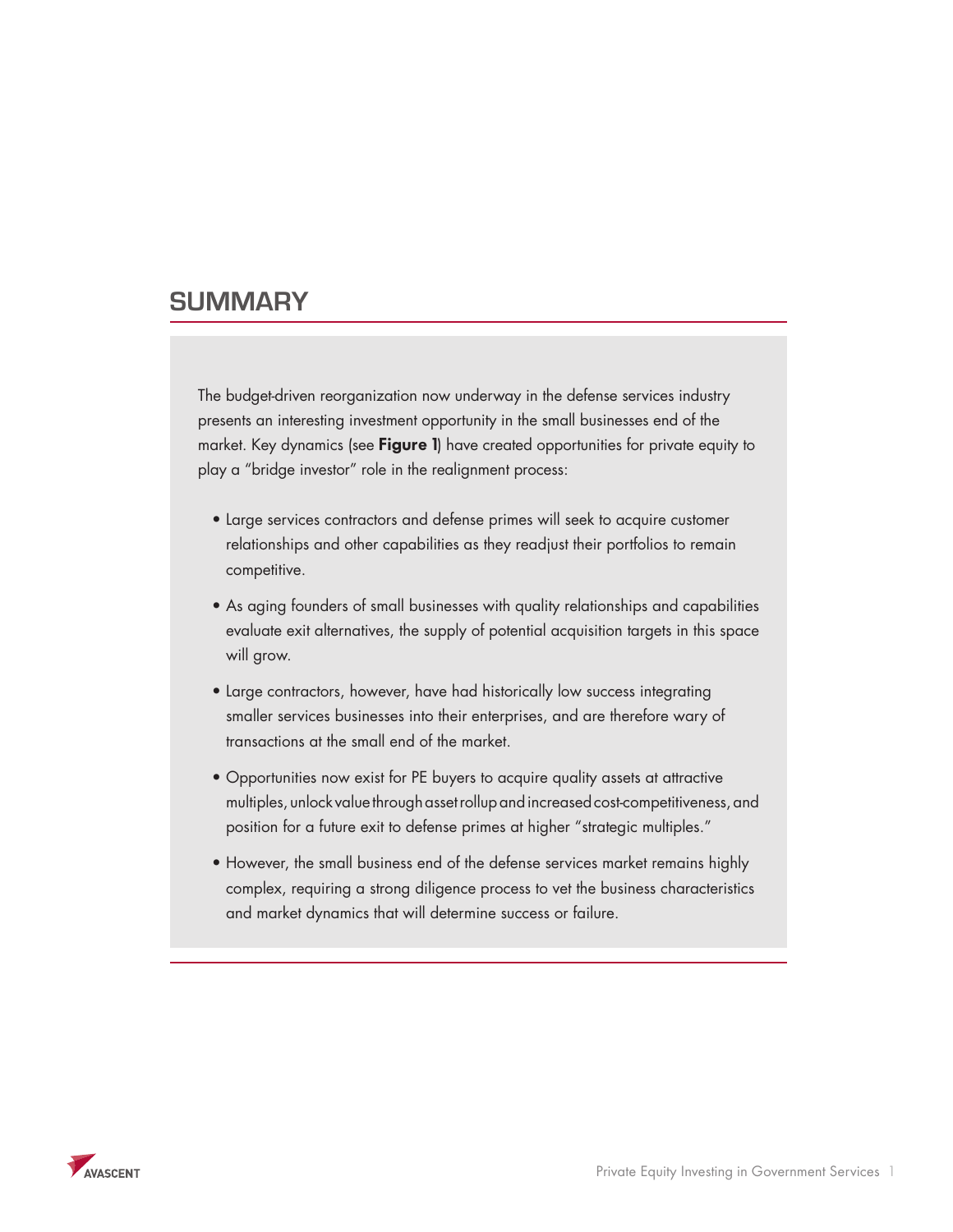## **Figure 1: Defense Consolidation Timeline**

#### **"Last Supper" Consolidation**

In 1993, 15 of the top defense CEOs were directed by DOD to begin aggressive consolidation in light of the coming defense budgetary environment. Primes began joining forces while a number of Fortune 500s shed their defense businesses altogether.

#### **Mission Support Driven Consolidation**

For companies looking to bolster their presence in mission-driven, fast streams during Iraq and Afghanistan, acquisition of smaller players in key markets such as systems engineering, technical assistance, integration, and sustainment picked up. While transaction values were not as large as during the '90s, strategic M&A and realignment trended up.

#### **Mid-Tier Reconsolidation**

Going forward, defense policymakers have indicated that DOD would look favorably on M&A in the middle and smaller end of the services market. M&A is expected to play an important role as large contractors and primes seek to shore up the capabilities and customer relationships needed to remain competitive.



#### **Consolidation Pause**

Consolidation across defense saw a sudden pause in the late '90s as DOD reversed its pro-consolidation policy. DOJ was urged to reject mega-mergers such as Lockheed Martin–Northrop Grumman and the General Dynamics proposed bid for Newport News Shipbuilding.

### **OCI Driven Divestitures**

In 2010, DOD issued strict organizational conflict of interest (OCI) policies that forced primes to separate systems engineering and requirements work from higher revenue-generating solutions businesses. Divested assets, such as TASC and The SI, now operate as mid-tier specialty players, often with PE backing.

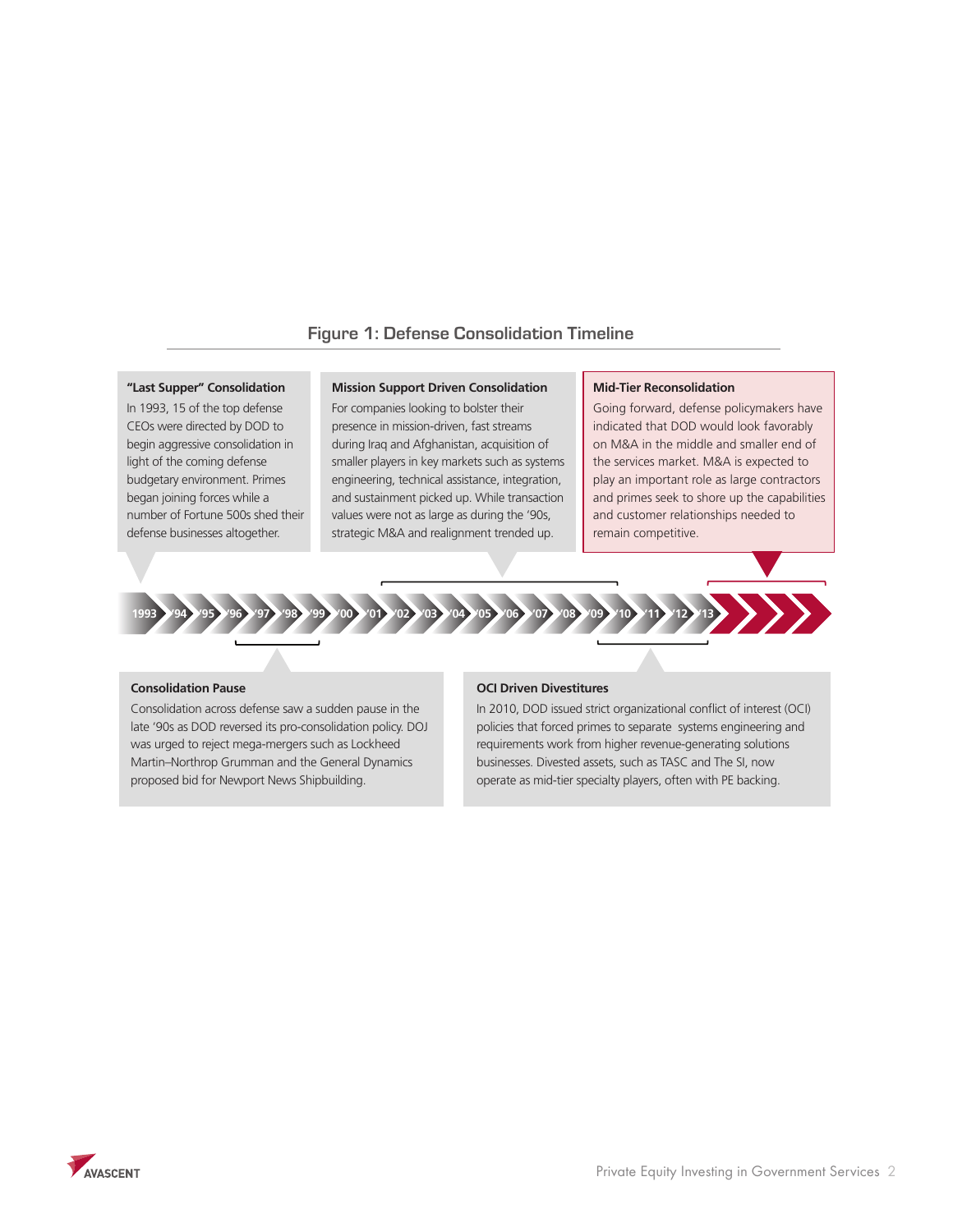# **INTRODUCTION**

Budget uncertainty has created planning and execution challenges for federal agencies and the contractors that serve them. At one end of the market, large services contractors and defense primes are actively seeking to rebalance their portfolios to meet changing requirements. To do so requires bolstering capabilities that will survive and flourish beyond the budget shakeout, and building relationships at customers that will continue to spend. M&A will play a critical role in resolving capability and customer gaps, as well as adding "intelligent scale" to compete more effectively on consolidating contract vehicles. Meanwhile, at the other end of the market lies a well-populated universe of small defense services businesses (see **Figure 2**), many of which can also address these customer and capability gaps. As aging small business owners look to exit, a growing sell-side inventory of small firms is expected to drive a range of potential acquisition opportunities.

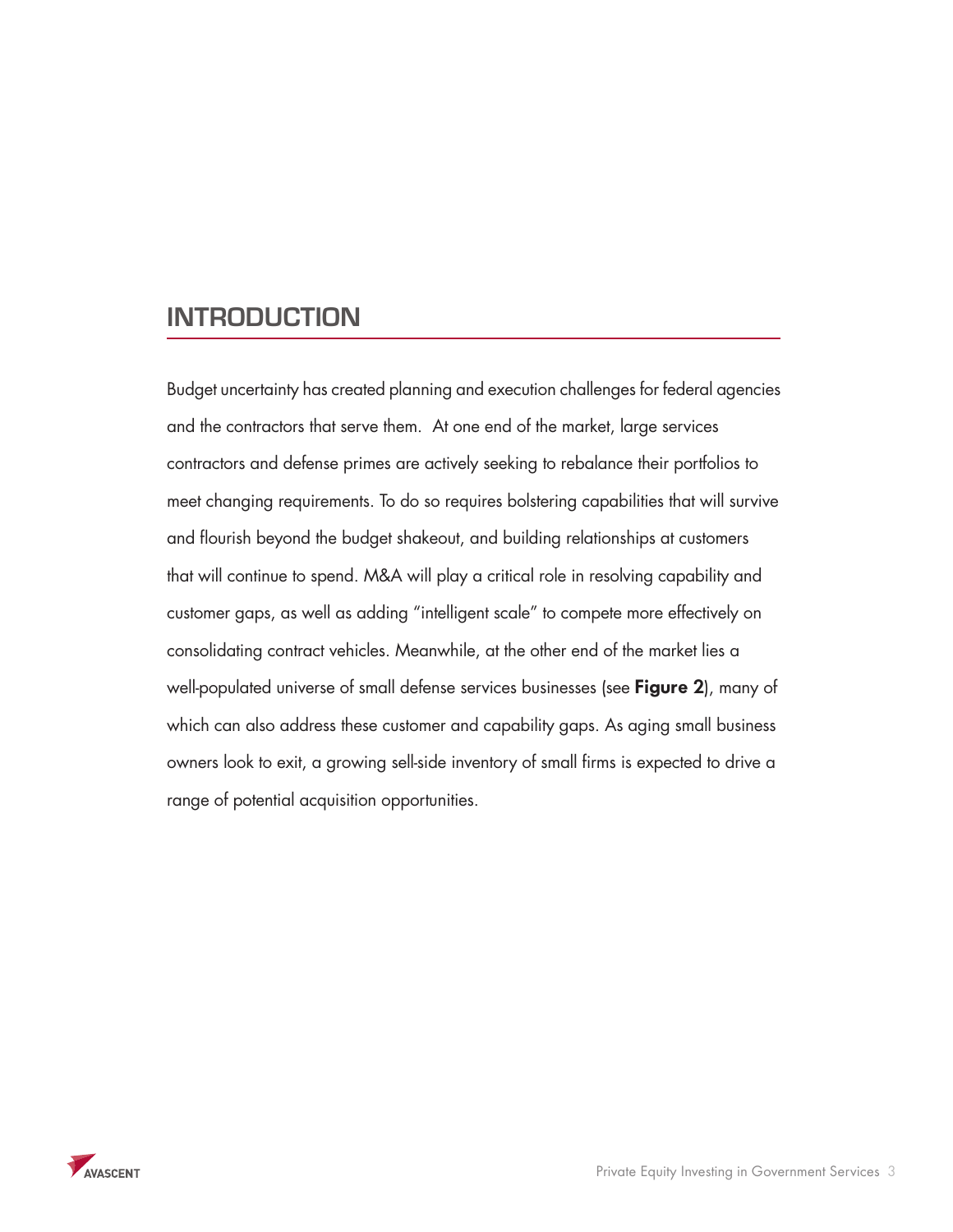

**Figure 2: The Small Business Machine: Growth in the Number of Defense Services Small Businesses by Revenue Bracket, 2002-2011**

*Source: Avascent Analytics. Note: Figures include only businesses that have received prime contract spending.*

*\*These figures indicate the number of Small Business Administration (SBA) small businesses who have received U.S. Government contracting dollars.*

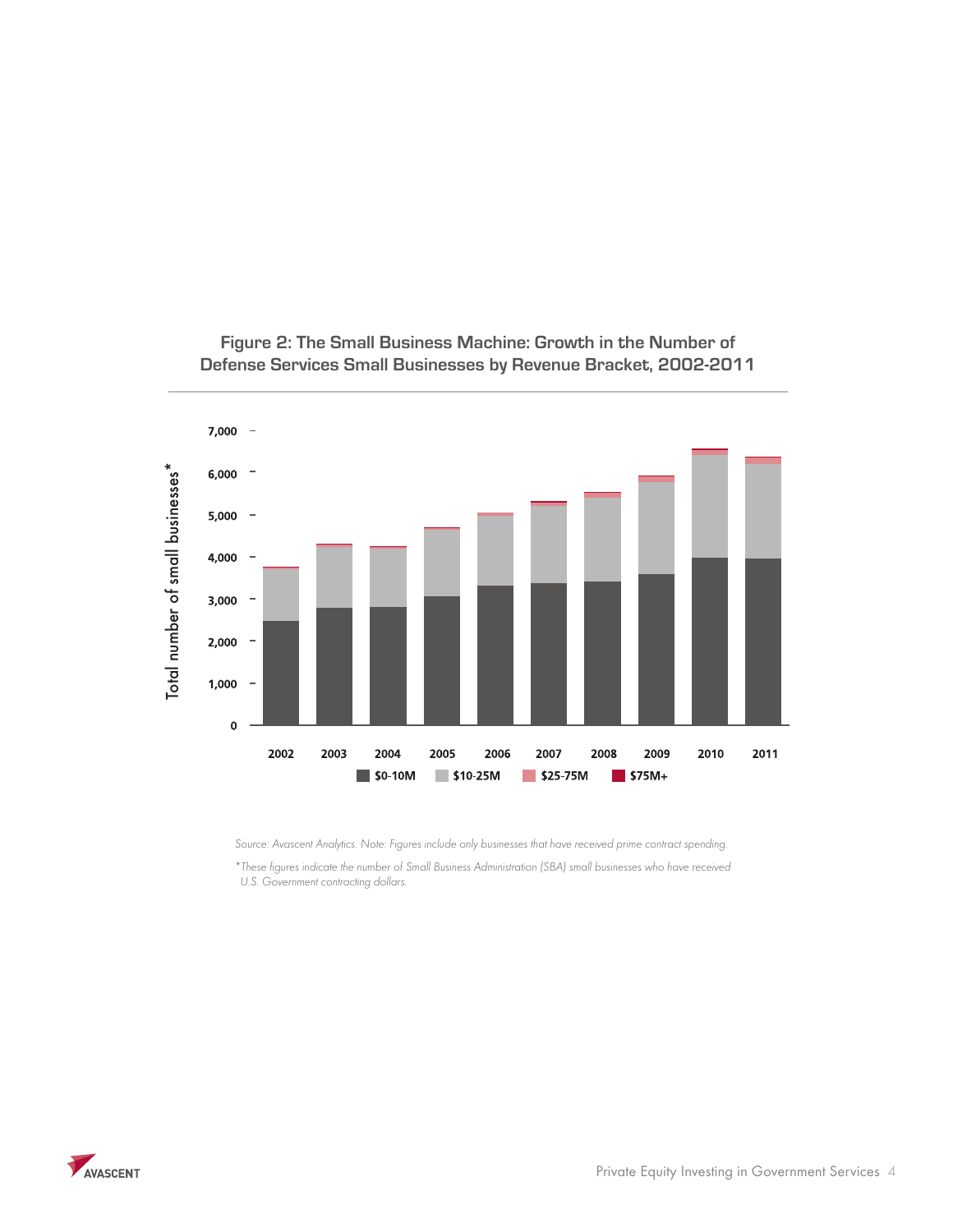# **Understanding and Exploiting the Opportunity Space**

Because management teams at small businesses tend not to optimize their operations as their businesses grow, the relationships and capabilities that large contractors crave often come burdened with inefficiencies that negatively impact cost structure and cost-competitiveness. Defense primes, meanwhile, are by definition strategic buyers, not operational turnaround specialists. Ill-equipped to drive efficiency gains at acquired assets and wary of integrating sub-optimized organizations into their enterprise structure, large contractors often require a "bridge investor" to make target assets integration-ready. Therefore, at the heart of the bridge strategy, is cutting the fat out of quality companies to create lean, integration-ready entities for eventual exit to strategic buyers.

*"Ill-equipped to drive efficiency gains at acquired assets and wary of integrating sub-optimized organizations into their enterprise structure, large contractors often require a 'bridge investor' to make target assets integration-ready."*

A key driver of the bridge strategy's immediate appeal is the compelling valuations environment that currently exists around small defense services businesses – namely, the opportunity to acquire quality assets now at "PE" multiples versus potential exits at higher "strategic" multiples later. As Figure 3 demonstrates, the defense services market looks poised to reward those who position early to gain from pent-up demand among services primes.

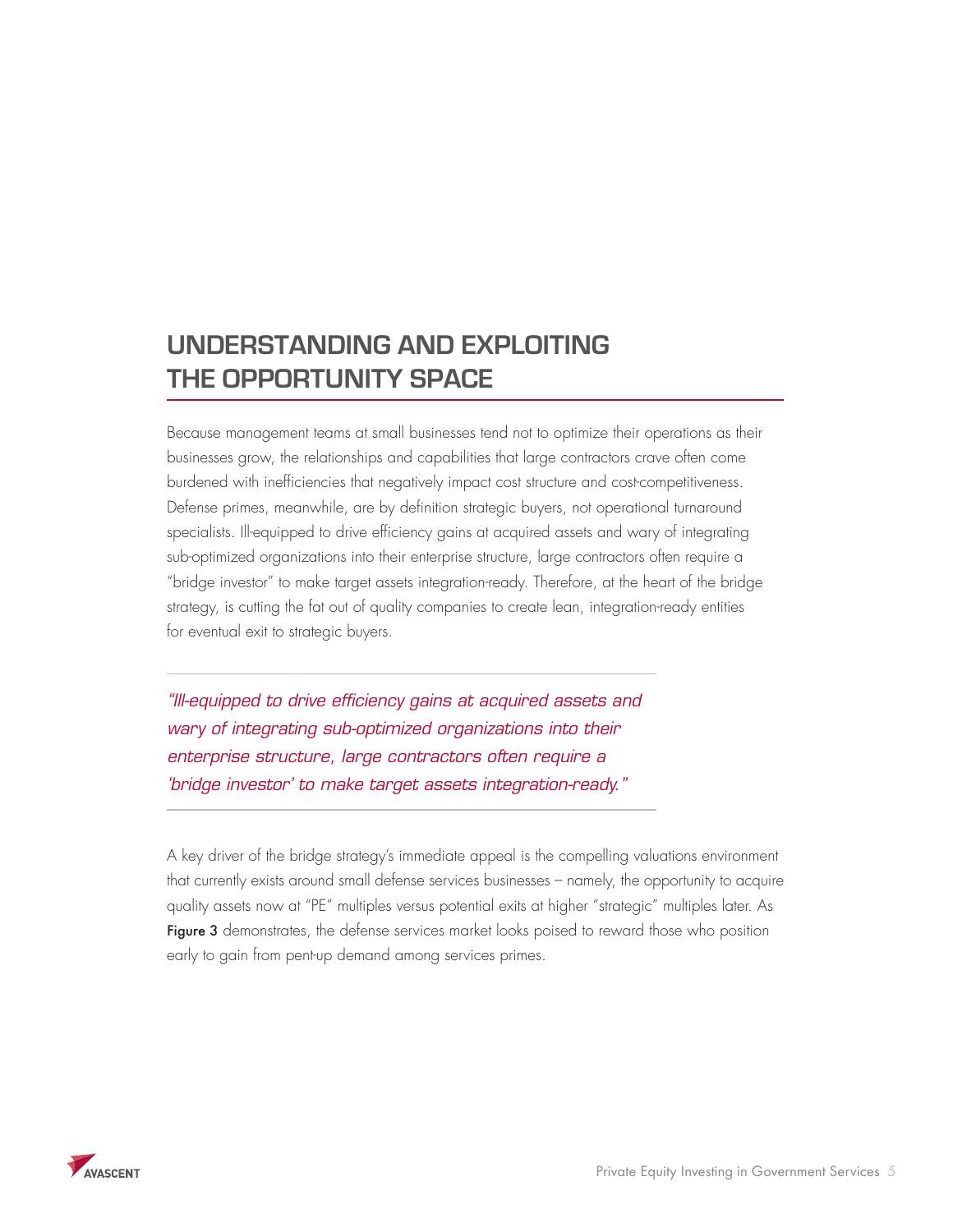## **Figure 3: "Bridge Investment" Deal Multiple Dynamics**

| <b>PE Entry Multiples</b>                         |                                                                                                                                                                                                                     |  |                                              | <b>Strategic Exit Multiples</b>                                                                                                                                                                        |  |
|---------------------------------------------------|---------------------------------------------------------------------------------------------------------------------------------------------------------------------------------------------------------------------|--|----------------------------------------------|--------------------------------------------------------------------------------------------------------------------------------------------------------------------------------------------------------|--|
| Motivated<br>Sellers                              | Baby boomer owners are highly<br>motivated to sell, unwilling to wait out<br>the current realignment cycle. This is a<br>key factor driving potentially favorable<br>entry multiples for PE buyers.                 |  | Large Reserves<br>of Cash on Hand            | As with more commercially oriented<br>firms, defense primes are currently<br>sitting on large cash reserves, waiting<br>to be deployed once longer-term<br>strategies are finalized.                   |  |
| Lack of Sell-<br>Side Advisors                    | Because deal sizes at the small end<br>of defense services tend not to meet<br>advisors' fee thresholds, multiples are<br>less likely to be inflated by sell-side<br>prepping and grooming prior to<br>acquisition. |  | Pent-Up Demand<br>from Budget<br>Uncertainty | Ongoing federal and defense budget<br>uncertainty is keeping large services<br>players on the sidelines, creating<br>pent-up demand as companies await<br>more clarity on long-term spending.          |  |
| Lack of Interest<br>by Strategic<br><b>Buyers</b> | The current lack of interest among<br>services primes in playing the small<br>business field reduces "bidding<br>pressures" from strategic buyers, even<br>for high-quality businesses.                             |  | Need to Realign<br>Portfolios                | As the federal and defense budget<br>outlook clarifies, services primes<br>will begin to deploy cash reserves<br>to acquire well-positioned assets<br>as part of their broader realignment<br>efforts. |  |

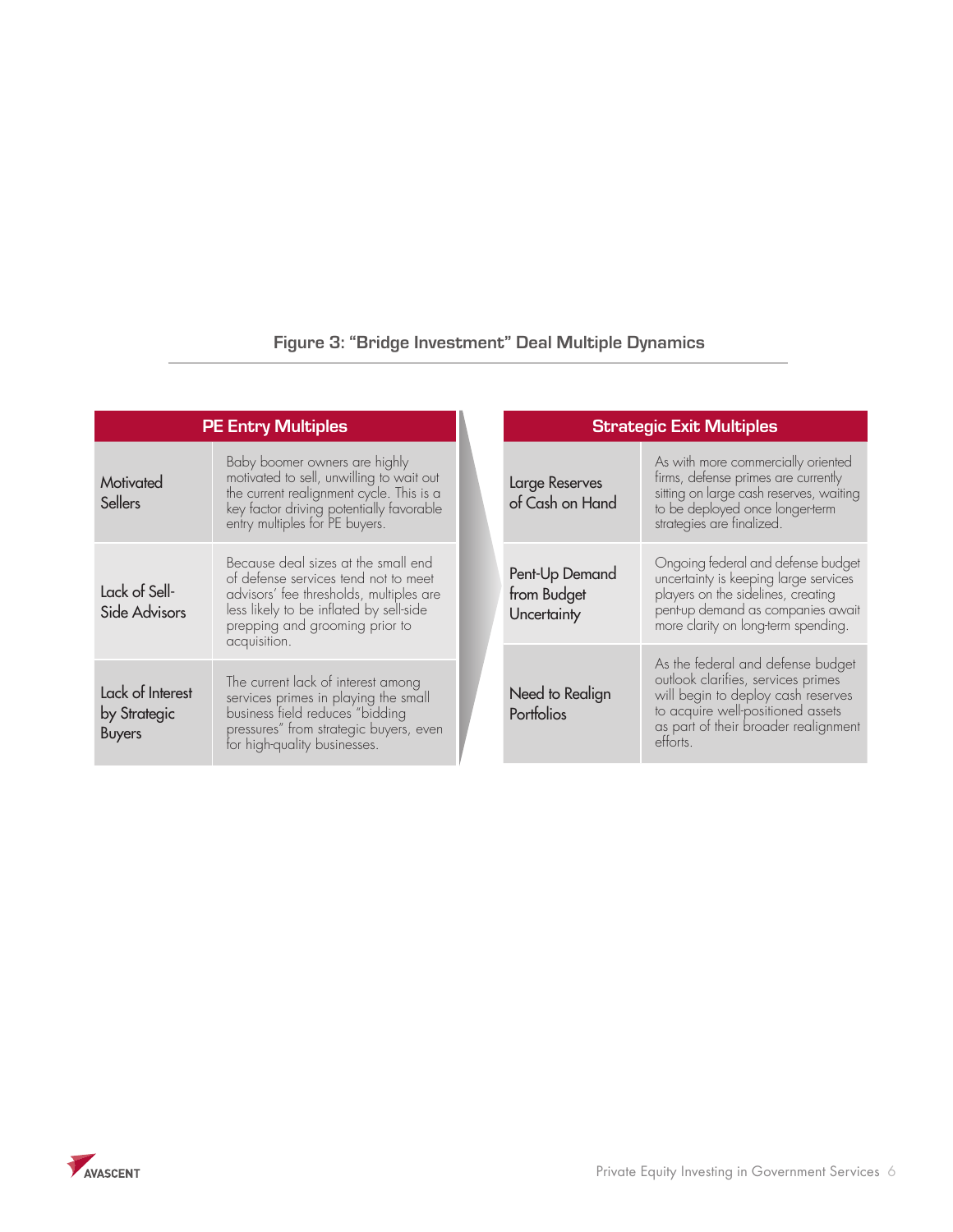# **Establishing an Execution Model**

This opportunity landscape accommodates a number of execution options. Depending on a given sponsor's goals, existing portfolio assets and other factors, three primary models exist to profit through bridge investment in defense services.

| <b>Bridge Investment Execution Models</b> |                                                                                                                                                                                                                                                                                                                                                                                                                                                                                                                                                                                                                          |  |  |
|-------------------------------------------|--------------------------------------------------------------------------------------------------------------------------------------------------------------------------------------------------------------------------------------------------------------------------------------------------------------------------------------------------------------------------------------------------------------------------------------------------------------------------------------------------------------------------------------------------------------------------------------------------------------------------|--|--|
| Platform Expansion                        | For those sponsors currently backing services contractors, a target-rich environment in<br>the small business space offers potential opportunities to "beat the primes to the punch"<br>in driving smart scale on existing platforms. As management / investment teams start to<br>realign portfolios for future requirements, the flexibility and operational drive provided<br>by financial sponsorship can provide advantages when crafting entities positioned to<br>compete for key customers and contract vehicles in the coming environment.                                                                      |  |  |
| <b>Rollup Strategy</b>                    | Likewise, the current environment provides potential opportunities for intelligent scale<br>through a small business rollup strategy. With a high inventory of motivated sellers,<br>favorable valuations improve the attractiveness of strategies based on overhead<br>rationalization and other improvement measures. Streamlining the best assets (including<br>capabilities and customers) from a range of acquisition candidates may prove a<br>compelling model to craft a well-positioned, integration-ready asset for exit to a prime<br>purchaser.                                                              |  |  |
| Single Acquisition                        | Meanwhile, opportunities to realize gains through improved cost-competitiveness<br>may additionally exist through the single acquisition of select targets. Ownership<br>demographics will likely be driving sell-side inventory across the quality spectrum in<br>small businesses. For those well-positioned firms with solid backlog and entrenched<br>relationships at key customers, operational enhancements such as improved pipeline<br>management, updated enterprise resource planning (ERP) systems, and other opportunities<br>for improvement may close the investment case for a single acquisition model. |  |  |

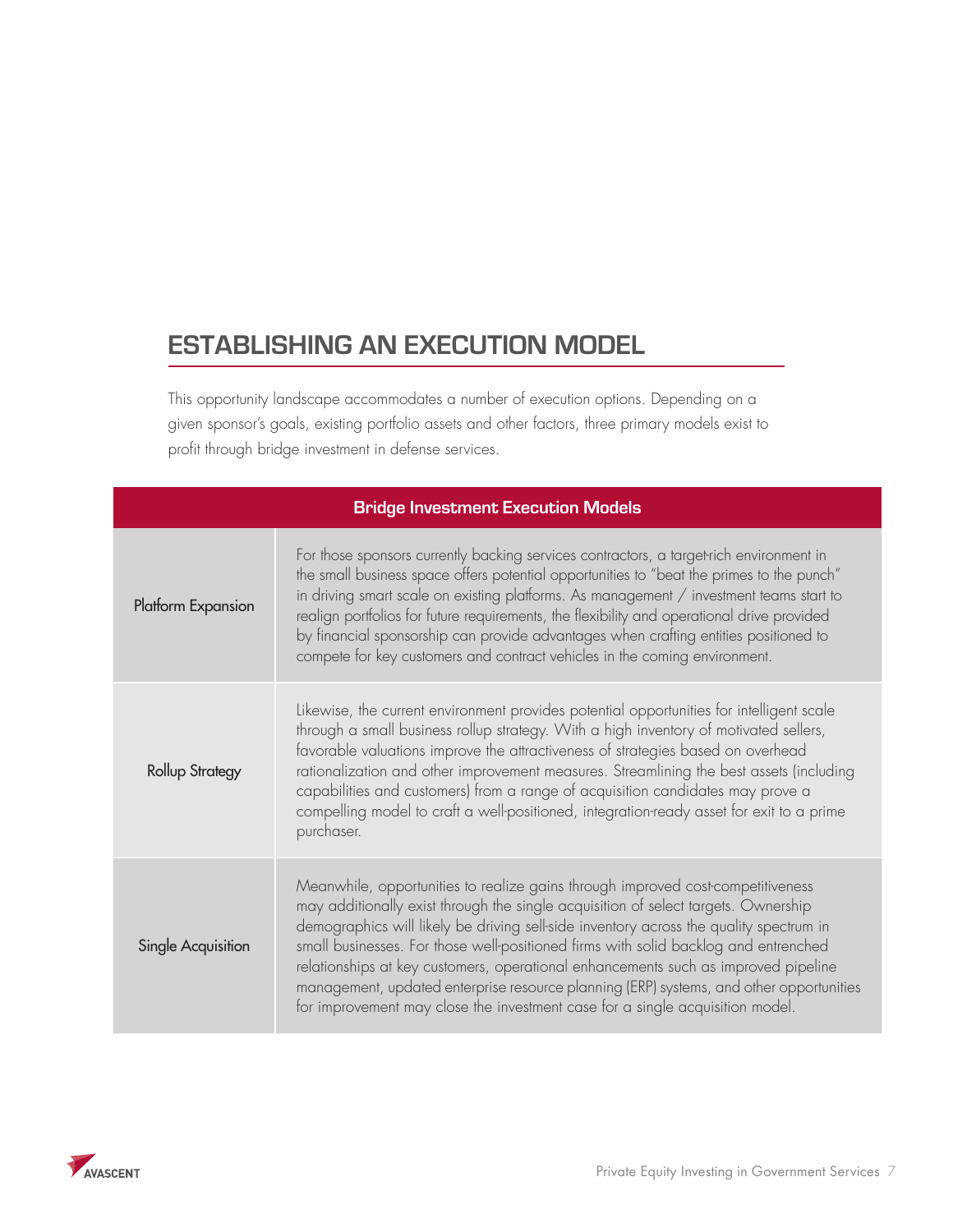# **Risk Mitigation through Due Diligence**

Not all small businesses are created equal; therefore, target selection and a well-informed diligence process remain critical elements of a successful strategy. Screening processes will vary from deal to deal, as each small business comes with its own set of advantages and challenges, which must be thoroughly understood. Below is a sampling of key high-level diligence items that should be considered as part of an acquisition process.



## **Markets**

What market segments does the company operate in? What are the macro and micro budgetary factors that are likely to impact the company's outlook?



### **Customers**

Does the company have relationships at desired customer sets? What is the tenure of key customer relationships? Any potential threats? What are the current trends at key customers with respect to the services that the company provides?



## **Competitors**

Who else is competing to provide similar services to existing or target customers? How do the company's offerings and relationships compare to those at competitors?



## **Services**

Is the company highly specialized or does it offer a range of services? How well does the company's service mix fit with (a) the overall market and customer strategy (b) the acquisition strategy?



## **Contracts**

Is the company performing work primarily as a prime or subcontractor? How secure is subcontract work? Does the company perform any work as small business set-aside? How might set-aside work be impacted by acquisition? Is the customer sole-sourced on any awards, or is work primarily competed on a task-order or other competitive basis?



## Financials

How has the company performed historically in terms of revenue and EBITDA? Has performance exceeded or lagged the market? Why? What is the company's backlog position? How robust are the company's pipeline and new business capture processes?

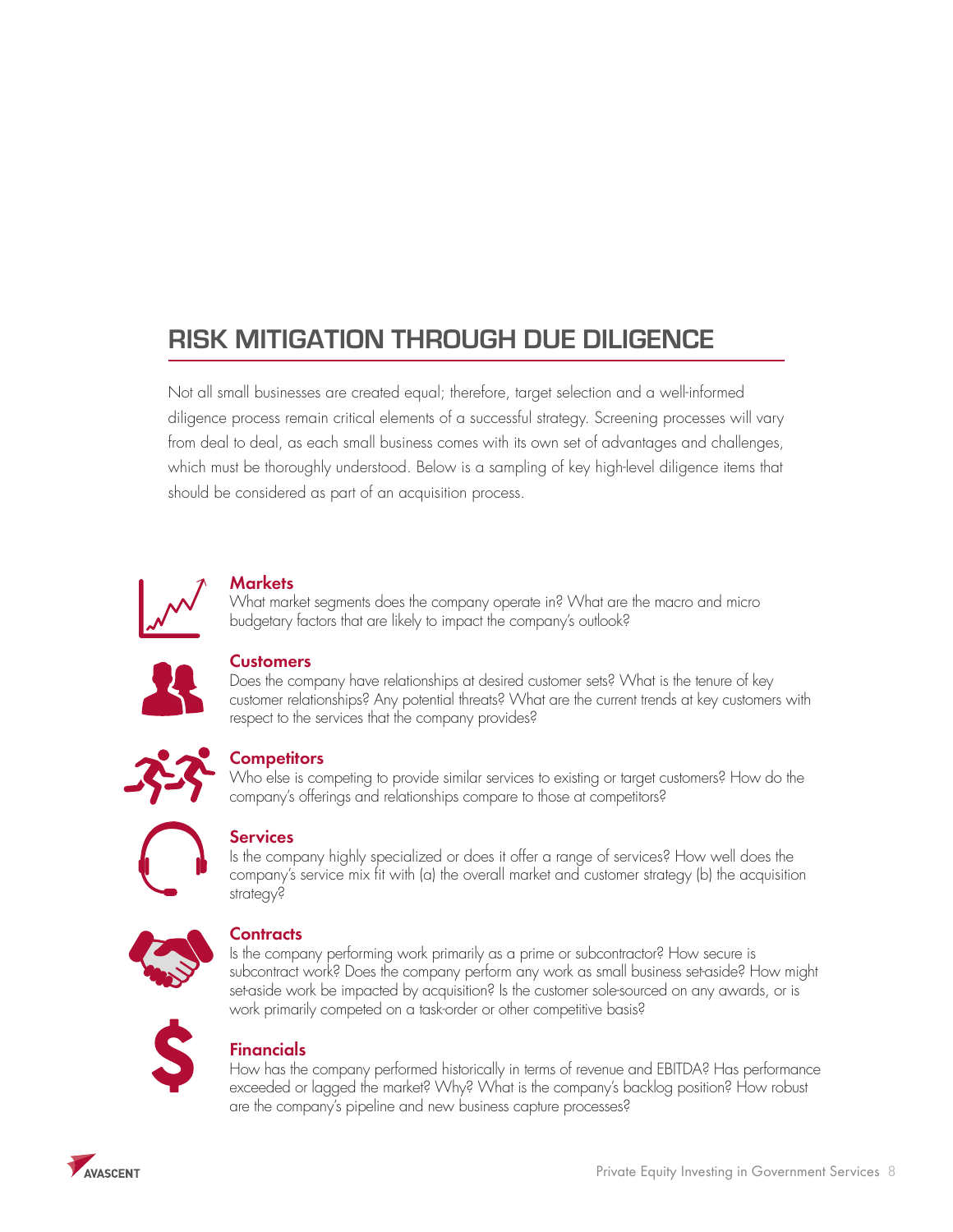## **Conclusions**

- $\bullet$  As the federal and defense budget outlook clarifies, services primes will begin  $\mathbf{P}_\text{max} = \mathbf{P}_\text{max} = \mathbf{P}_\text{max}$  and the opportunity to make accuracy to make accuracy to make acquisitions at the small end of the small end of the small end of the small end of the small end of the small end of the defense services space at potentially compelling multiples to position for eventual exit to to deploy cash reserves to acquire well-positioned assets as part of their broader realignment efforts.
- $\bullet$  Private equity buyers now have the opportunity to make acquisitions at the small end of the federal services space at potentially compelling multiples to position and it is not the federal services space at potentially compelling multiples to position for eventual exit to primes at higher "strategic" multiples at a later date.
- $\bullet$  While this "bridge strategy" can accommodate a number of execution models, unlocking value, by identifying differentiated offerings, and by driving costcompetitiveness, will be the key to a successful strategy.
	- However, the small business end of the defense services market remains highly complex, requiring a strong diligence process to vet the business characteristics and market dynamics that will determine success or failure.

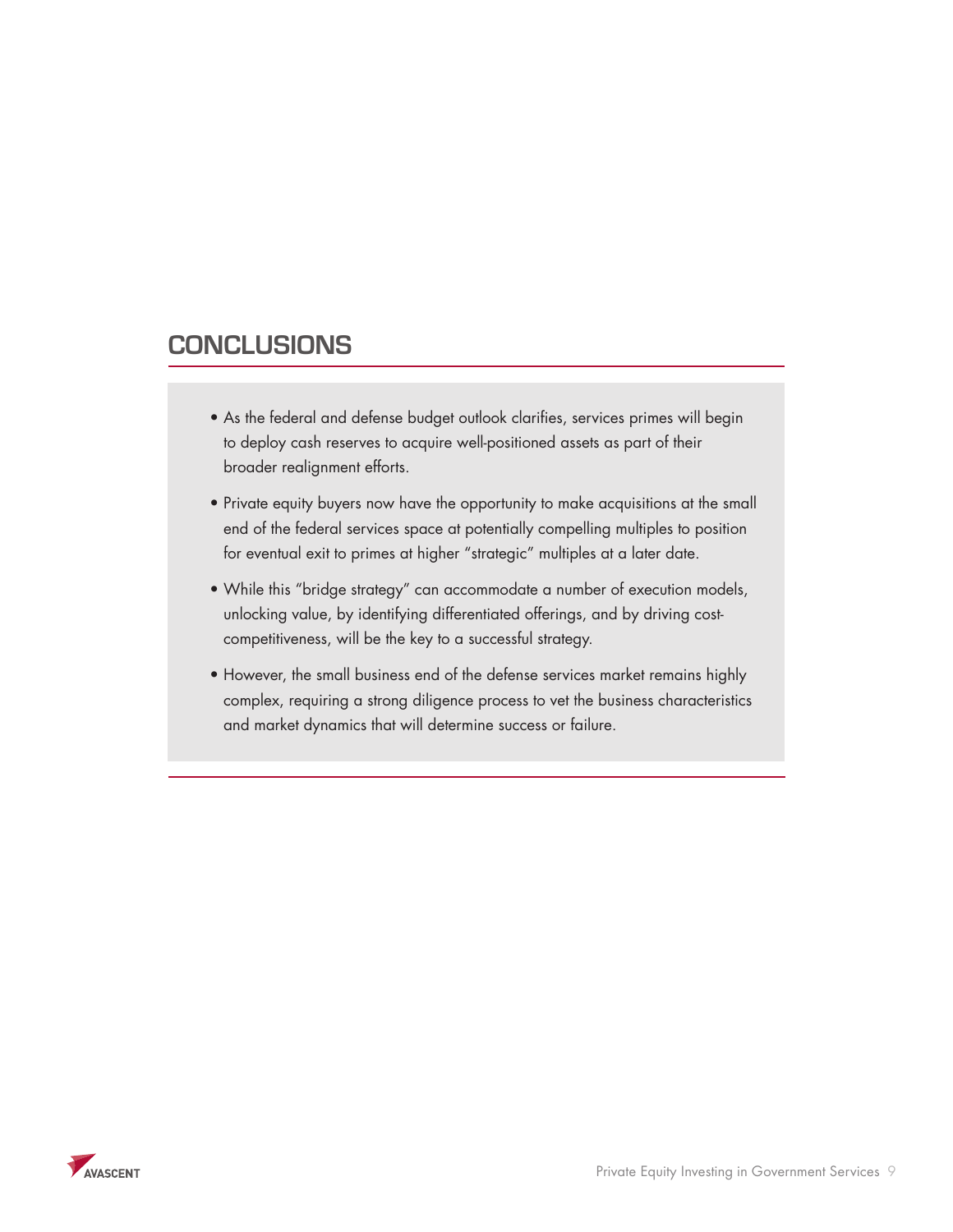# **ABOUT THE AUTHORS**

Timothy Garnett is a founding partner at Avascent and head of the M&A and transaction support practice. During his 14 years at Avascent, Mr. Garnett has worked directly with corporate development leadership from Fortune 100 companies and leading private equity firms in identifying, evaluating and integrating transaction opportunities. Mr. Garnett and his teams have supported over 30 transactions per year in the last three years, including government services industry headline deals such as TASC, EIG, DynCorp, Xe, and SRA.

William Sullivan is an Associate at Avascent where he provides strategic and transactional support to corporate, banking and private equity clients. Since 2010, Mr. Sullivan has supported more than 30 transactions in commercial aerospace, satellite communications, federal IT, industrials and defense markets. Mr. Sullivan's work spans the transaction lifecycle, including capability gap analysis, candidate screening, commercial due diligence and sell-side strategic positioning.

Sam Dinte is an Analyst at Avascent, where he supports private equity and corporate clients transacting in federal services, defense platforms, munitions and other government-facing markets. Mr. Dinte has additionally supported numerous market strategy efforts, including international market penetration for U.S. defense firms and sales channel identification and exploitation for commercially oriented firms seeking increased exposure to government markets.